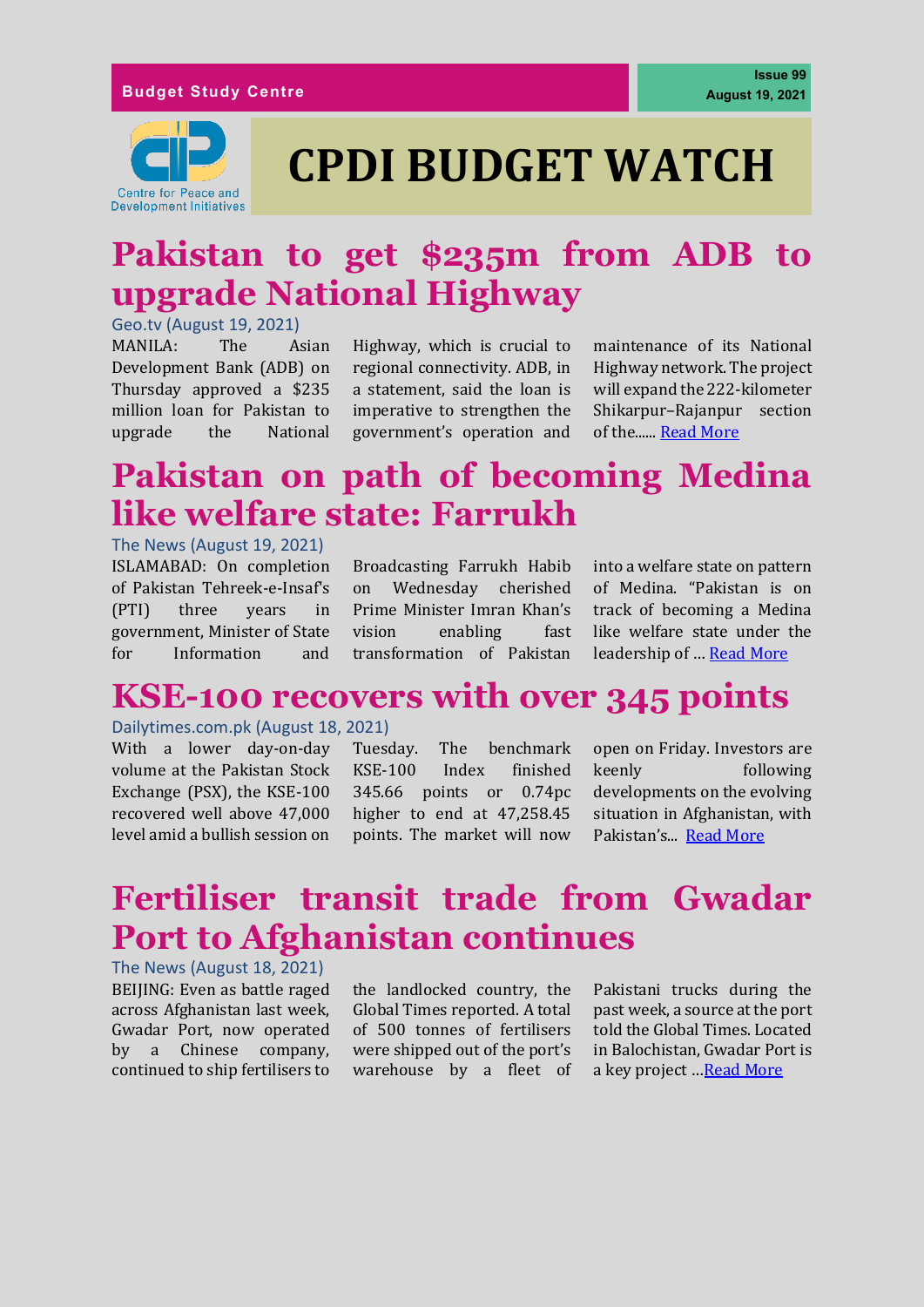### **Pakistan, Korea to further promote trade, investments**

Profit.Pakistantoday.com.pk (August 17, 2021)

ISLAMABAD: Federal Minister for Finance and Revenue, Shaukat Tarin, here on Tuesday said that Pakistan

was looking forward to the two countries. During a further strengthen bilateral relations with Korea and promote trade and investment linkages between

meeting with Ambassador of the Republic of Korea, Suh Sang-Pyo, who paid a courtesy call on him, Tarin thanked Korea for the... [Read More](https://profit.pakistantoday.com.pk/2021/08/17/pakistan-korea-to-further-promote-trade-investments/)

# **President Alvi seeks Turkish investment**

The Dawn (August 17, 2021) ISTANBUL: President Dr Arif Alvi on Monday urged the Turkish businessmen to take advantage of Pakistan's business-friendly

environment and invest in the mining, IT, finance, industrial and tourism sectors as there is great potential in these fields for bilateral cooperation. He expressed these views during a meeting with a delegation of leading Turkish companies which called on him here. The delegatio[n Read More](https://www.dawn.com/news/1641111)

# **Market watch: Stocks fall below 47,000 point mark**

#### Tribune.com.pk (August 16, 2021)

KARACHI:-The stock market took another hammering on Monday, with the benchmark KSE-100 index diving over 250 points by the day's end to

close below the 47,000-point mark. The benchmark index remained under pressure throughout the session and the market fell as low as 46,672.19, however, trading volumes improved slightly on day-on-day basis. On the corporate front, Pakistan Refinery ….[.Read More](https://tribune.com.pk/story/2315888/market-watch-stocks-fall-below-47000-point-mark)

# **Tarin for strengthening Pak-Canada business, economic linkage**

Profit.Pakistantoday.com.pk (August 16, 2021)

ISLAMABAD: Federal Minister for Finance and Revenue Shaukat Tarin on Monday said that Canada was one of the major development partners

of Pakistan, stressing the need to further strengthening business and economic linkages between the two countries. During a meeting with High Commissioner of Canada for Pakistan, Wendy Gilmour, who called on him here, the minister stated that Pakistan had….. [Read More](https://profit.pakistantoday.com.pk/2021/08/16/tarin-for-strengthening-pak-canada-business-economic-linkages/)

# **Pak-UK Business Council to meet with UK investors to lure foreign investment**

Profit.pakistantoday.com.pk (August 15, 2021)

ISLAMABAD: The Pak-UK Business Council will hold meeting with investors in London next month to lure foreign investment in

diversified fields in Pakistan besides establishing collaboration between private sector for setting up joint ventures in various sectors of economy. UK-Pak Business Council Pakistan chapter Chairman Mian Kashif Ashfaq on Sunday while talking to a delegation of.... [Read More](https://profit.pakistantoday.com.pk/2021/08/15/pak-uk-business-council-to-meet-with-uk-investors-to-lure-foreign-investment/)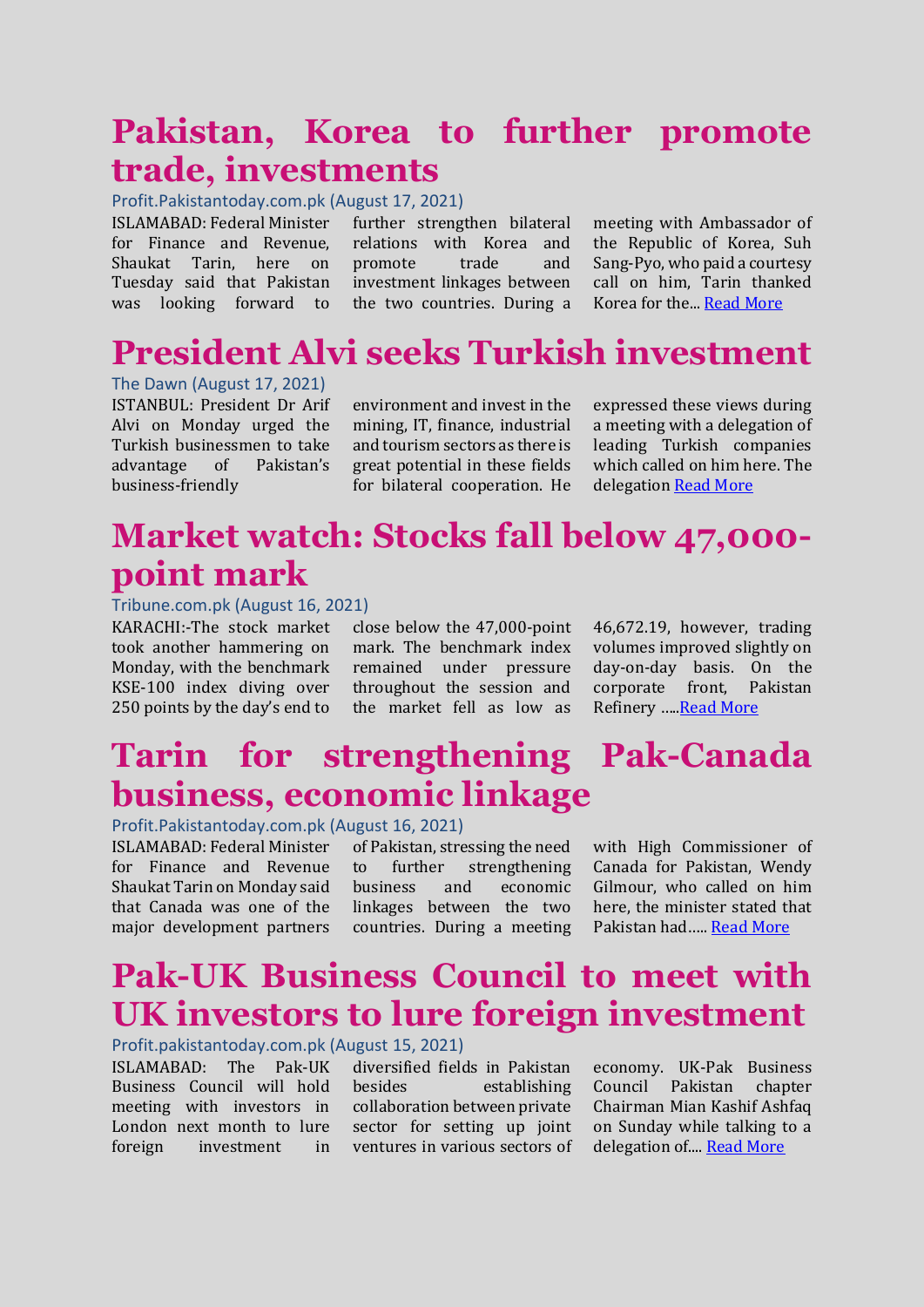# **PM for fast-track reforms process to attract investment**

Dailytimes.com.pk (August 15, 2021)

Prime Minister Imran Khan Saturday directed the authorities concerned to expedite reforms process to attract investors and improve

functioning of state-owned enterprises (SOEs). Chairing a meeting of the Economic Advisory Council (EAC) to review government's

introduced reforms in the mega sectors of the country, he also directed for extension of facilities under ease of doing business,....[. Read More](https://dailytimes.com.pk/804868/pm-for-fast-track-reforms-process-to-attract-investment/)

# **Afghanistan: IMF says it's 'too early to predict' spillover in Pakistan**

Business Recorder (August 14, 2021)

LONDON: The International Monetary Fund is "carefully watching" the Taliban's advance in Afghanistan a spokesperson said on Friday, but added it was too early to predict the economic spillover in neighbouring IMF programme countries like Pakistan. Taliban insurgents

tightened their grip on Afghanistan on Friday, wresting control of its second and third biggest cities. "The IMF is carefully ...... Read More

# **Pakistan's FATF panel ranking gets better**

The Dawn (August 14, 2021)

ISLAMABAD: The Asia Pacific Group (APG) on Money Laundering has improved Pakistan's rating on four more of the 40 technical

recommendations of the Financial Action Task Force (FATF) against money laundering and terror financing (AML/CFT) but

retained it on 'Enhanced Follow up' to meet the outstanding requirements. "Pakistan has 35 recommendations[. Read More](https://www.dawn.com/news/1640524)

# **Covid-19: Saudi Arabia offers free visit visa extension for people of countries facing travel ban**

Khaleej Times (August 13, 2021)

Riyadh:-Saudi had announced free visa extension for residents and stranded expats until August end. Saudi Arabia's Ministry of Foreign Affairs has announced that the validity of visit visas of those people from countries facing travel ban will be extended until September 30.

The extension of visa will be made automatically without charging any fees, the ministry said in a statement on its Twitter.[..Read More](https://www.khaleejtimes.com/coronavirus-pandemic/covid-19-saudi-arabia-offers-free-visit-visa-extension-for-people-of-countries-facing-travel-ban)

# **40pc of women representation in financial institutions demanded**

The News (August 13, 2021) Islamabad: Financial institutions and companies must guarantee at least 40 per

cent participation and equal access of women and men at senior level positions. The

recommendation was tabled at a roundtable meeting organised by Fair Finance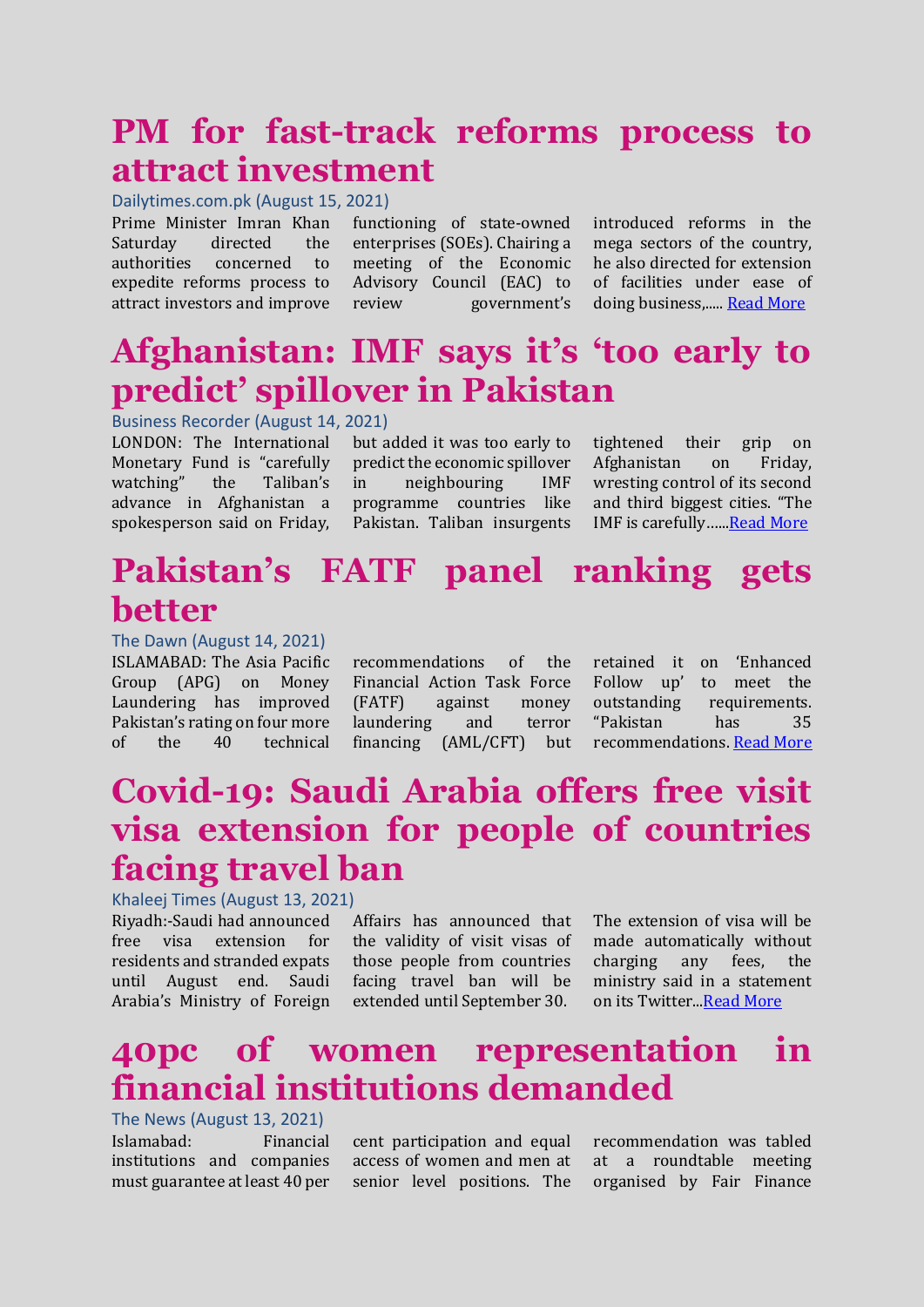Pakistan with Rawalpindi Chamber of Commerce and

Industries (RCCI) on responsible banking in the

country. The meeting was aimed at ... [Read More](https://www.thenews.com.pk/print/877699-40pc-of-women-representation-in-financial-institutions-demanded)

### **Pakistan ups efforts on GSP plus**

### Tribune.com.pk (August 12, 2021)

ISLAMABAD:-Pakistan has intensified lobbying in European countries against anti-Pakistan elements to neutralise influence of India

regarding the Financial Action Task Force (FATF), rice brand and GSP scheme. "Our ambassadors in EU countries and Brussels have enhanced

their engagements with the host governments," Pakistan Ambassador to Italy Jauhar Saleem told The Express Tribune while....[.Read More](https://www.dawn.com/news/1637559)

# **Pakistan set to receive \$2.77 billion from IMF on Aug 23, says Tarin**

#### Business Recorder (August 12, 2021)

Pakistan is set to receive \$2.77 billion from the International Monetary Fund (IMF) on August 23, said Finance Minister Shaukat

Tarin, confirming earlier reports that the Washingtonbased lender's increased lending capacity would boost the country's foreign

exchange reserves. Addressing a press conference on Thursday, Tarin said that the funds will directly be sent..[.Read More](https://www.brecorder.com/news/40113014)

### **PSM split into 'good, bad' companies**

Tribune.com.pk (August 11, 2021)

ISLAMABAD:-A cabinet body on Tuesday approved to split the Pakistan Steel Mills (PSM) into two companies and decided to sell majority stakes

of the new good company amid growing frustration within the government over lack of progress in its privatization. Headed by

Minister for Finance Shaukat Tarin, the Cabinet Committee on Privatization (CCOP) "approved the proposal to issue the……. [Read More](https://tribune.com.pk/story/2315027/psm-split-into-good-bad-companies)

# **Remittances decline by 2pc in July, but still over \$2bn**

The Dawn (August 11, 2021) KARACHI: - Overseas Pakistanis working around the world sent \$2.71 billion last month. The State Bank of Pakistan (SBP) on Tuesday

said that this was the second highest level of remittances reported in the month of July. The inflow of remittances continued with over \$2bn for the 14th consecutive month. "In terms of growth, remittances increased by 0.7 per cent over previous month and showed a...[. Read More](https://www.dawn.com/news/1639908)

### **July trade deficit widens on rising imports**

The News (August 10, 2021)

ISLAMABAD: Trade deficit touched \$3.10 billion in first month of the new financial year amid booming demand, which is drawing in imports,

and the gap could widen further in months ahead as the economy is gradually emerging from the coronavirus hit. July trade

deficit figure was 85.53 percent more than what the economy accumulated (\$1.673 billion) in same month a year … [Read More](https://www.thenews.com.pk/print/875875-july-trade-deficit-widens-on-rising-imports)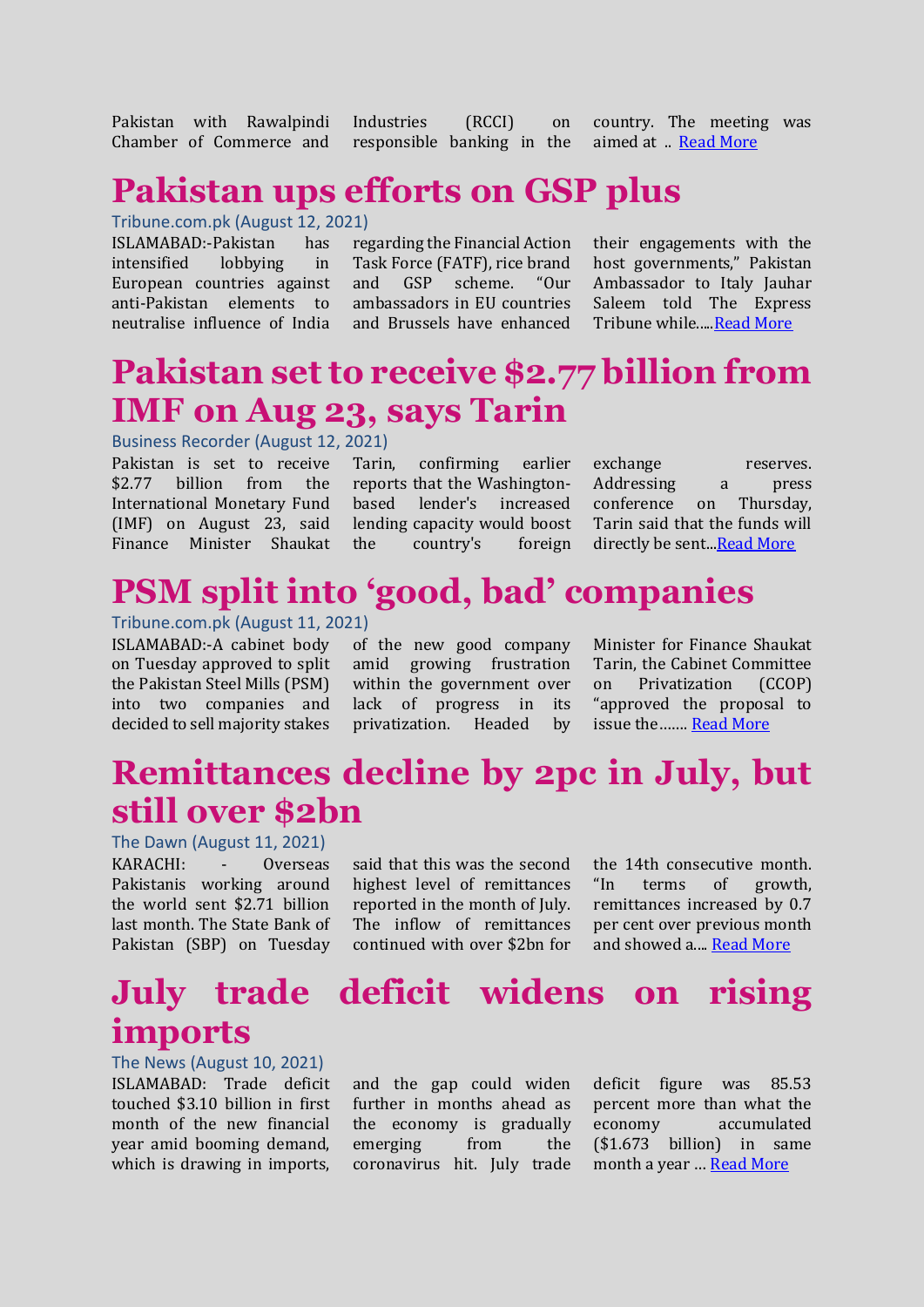# **Banks miss agriculture credit target, disperse Rs1.37tr in FY21**

Profit.pakistantoday.com (August 10, 2021)

Credit disbursement to agriculture sector increased to Rs1.366 trillion in FY21, witnessing a growth of 12pc over FY20; however, it missed the target which was Rs1.5tr, said the State Bank of Pakistan (SBP) on Monday. The central bank's statement said that the number of

agricultural credit borrowers witnessed a decline of 5pc, falling from 3.7 million in FY20 to 3.5m in FY21, primarily due to … [Read More](https://profit.pakistantoday.com.pk/2021/08/10/banks-miss-agriculture-credit-target-disperse-rs1-37tr-in-fy21/)

### **New 5-year programme for Pakistan to focus on structural reforms, health, education: WB**

The Nation (August 09, 2021) ISLAMABAD - The World Bank Group is preparing its new 5-year programme of support for Pakistan, the Country Partnership

Framework (CPF) for 2022- 2026 as the bank emphasises importance of structural reforms to sustain recovery. The World Bank (WB) Vice

President for South Asia, Hartwig Schafer, concluded Sunday a week-long visit to Pakistan to discuss the country's …. [Read More](https://nation.com.pk/09-Aug-2021/new-5-year-programme-for-pakistan-to-focus-on-structural-reforms-health-education-wb)

# **IMF, WB step up pressure for hike in power tariff**

The News (August 09, 2021) ISLAMABAD: The two international financial institutions (IFIs), IMF and World Bank, have stepped up their pressure on the

government to jack up the power tariff at the very outset of the next calendar year 2022. And the World Bank in recent interaction with top

notches of the Energy Ministry has linked its \$1 billion credit loan for energy projects with an increase in power tariff ..... [Read More](https://www.thenews.com.pk/print/875518-imf-wb-step-up-pressure-for-hike-in-power-tariff)

# **BoI to sign treaties as per its new template**

#### Business Recorder (August 08, 2021)

ISLAMABAD: The Board of Investment (BoI) is all set to sign treaties with foreign countries in line with the new Bilateral Investment Treaty (BIT) template, which was

approved by Prime Minister Imran Khan last week, sources said. The new BIT template was developed in consultation with all the stakeholders and vetted by the Law and Justice Division and the Attorney General of Pakistan. All the new BITs would be negotiated in accordance with the new template in order…[Read More](https://www.brecorder.com/news/40111942)

### **Pakistani exports to UK up 33pc**

#### Profit.pakistantoday.com.pk (August 08, 2021)

Pakistan's exports to the United Kingdom posted a 33 per cent growth when it reached \$2.025 billion in the fiscal year 2021 (FY21) against \$1.522bn over FY20, mainly led by textile products. It is pertinent to mention here

that the UK has emerged Pakistan's third largest export destination, second largest source of foreign direct